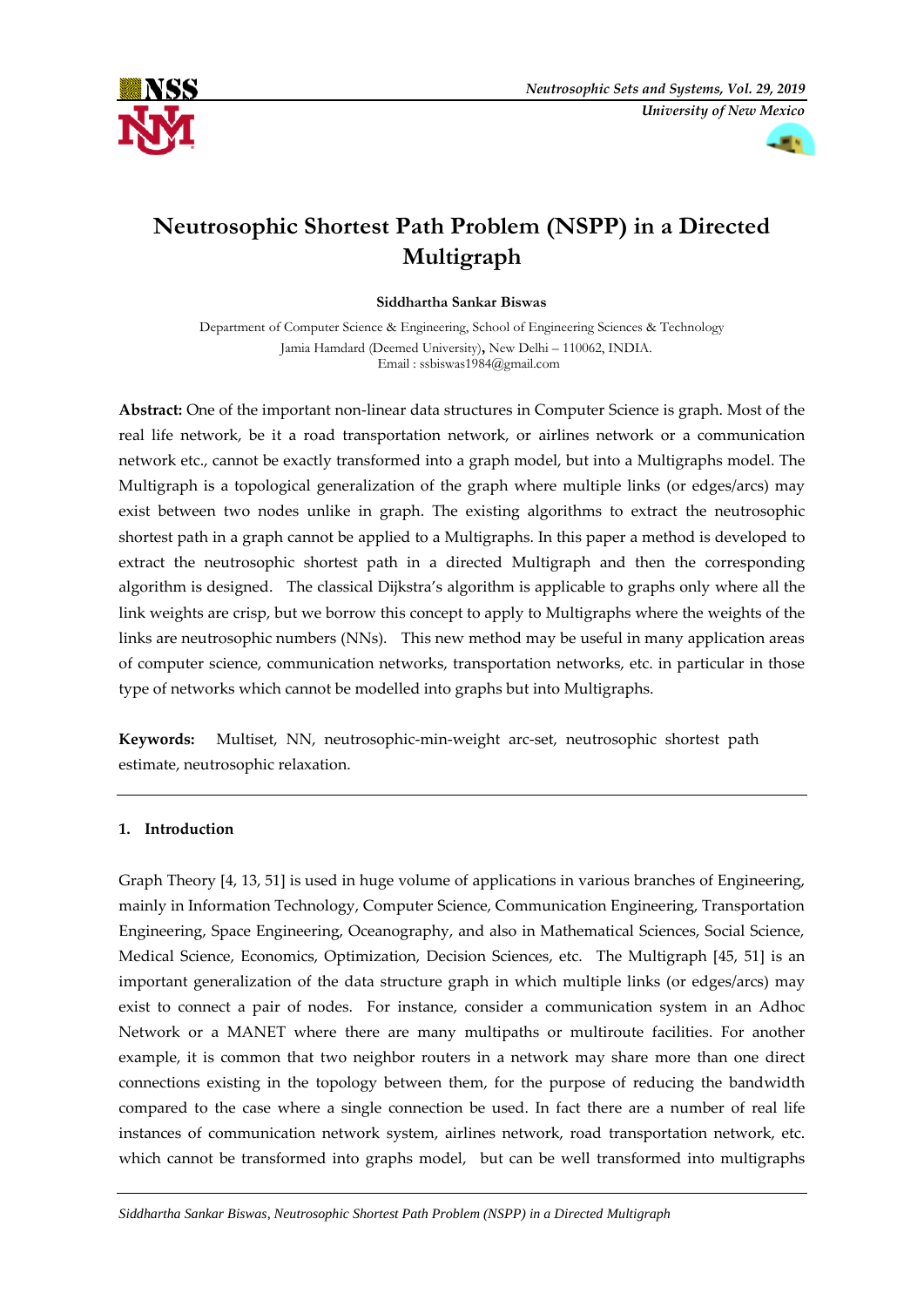model for the purpose of various analysis and decision makings. In real life situation, in many of these type of directed multigraphs another issue is that the weights of the links are not always crisp rather neutrosophic numbers (NNs). Throughout in this paper, those multigraphs are under consideration which are not having any loop.

The NSPP problem is solved by Broumi in [32-36], but there is no work reported in the existing literature on solving neutrosophic shortest path problem (NSPP) in a multigraph. In this paper we solve the NSPP problem for a multigraph where the arc-weights are neutrosophic numbers (NNs). It is known that the very popular Dijkstra's algorithm is applicable to graphs only where the weights of the links are crisp numbers, but is not applicable to multigraphs even having crisp weights for its liunks. In this paper we extend this philosophy of Dijkstra's algorithm to apply to the case of directed multigraphs having the weights of the links as neutrosophic numbers (NNs). This problem is not solved so far in any literature, but the SPP in a multigraph having weights of the links as fuzzy or intuitionistic fuzzy numbers are solved (for example, see [46-49]). But it has been well justified in length in the pioneering works [27,28,29] about the cases where fuzzy theory fails, and intuitionistic fuzzy theory can offer soft solutions; in fact the works [27,28,29] expos the major drawbacks of the fuzzy set theory. And then in the work [8,49] it is further justified that neutrosophic theory generalizes the intuitionistic fuzzy theory. An intuitionistic fuzzy set can be viewed as a special case of a neutrosophic set, but the converse is not necessarily true. The era of improvement of various models are like:- Crisp Set → Fuzzy Set (and various types of higher order Fuzzy Sets) → IFS→ NS. And hence, by heredity the same is true for the corresponding notion of numbers too, i.e. Crisp Number  $\rightarrow$  Fuzzy Number  $\rightarrow$  IFN $\rightarrow$  NN. Consequently, it is now obvious to the soft-computing researchers that the application of neutrosophic theory can surely provide better solutions [35] for ill-defined or imprecise problems.

## **2. Preliminaries**

In this section some relevant literatures are recollected from the work of Smarandache [8-12], Salama [1, 2] and also few works of other authors [5, 14, 15, 19]. In his pioneer work, Smarandache introduced the concepts of neutrosophic trio components T, I, and F which represent respectively the membership value, indeterminacy value, and non-membership value, where ]-0,1<sup>+</sup> [ stands for a non-standard unit interval.

## *2.1 Basic Preliminaries of the Neutrosophic Theory*

This subsection contains some elements of basic notions on the theory of neutrosophic sets, in particular about the single valued neutrosophic sets out of the existing literatures.

**Definition 2.1.1** Let X be a non-null set. A neutrosophic set A of the universe X is an object having the form  $A = \{ \langle x : T_A(x), I_A(x), F_A(x) \rangle, x \in X \}$ , where the trio functions  $T, I, F: X \rightarrow ]0,1^{\dagger}$  define the truth-membership function, indeterminacy-membership function, and falsity-membership function respectively of the element  $x \in X$  to the set A along with the following condition:

$$
0 \leq T_A(x) + I_A(x) + F_A(x) \leq 3^+.
$$

The trio functions  $T_A(x)$ ,  $I_A(x)$  and  $F_A(x)$  are three real standard (or nonstandard) subsets of non-standard unit interval ] -0,1<sup>+</sup> [ .

Application of the general model of NSs as defined above to the practical problems and issues may require complex computations, and consequently the authors [14, 15] suggested the notion of a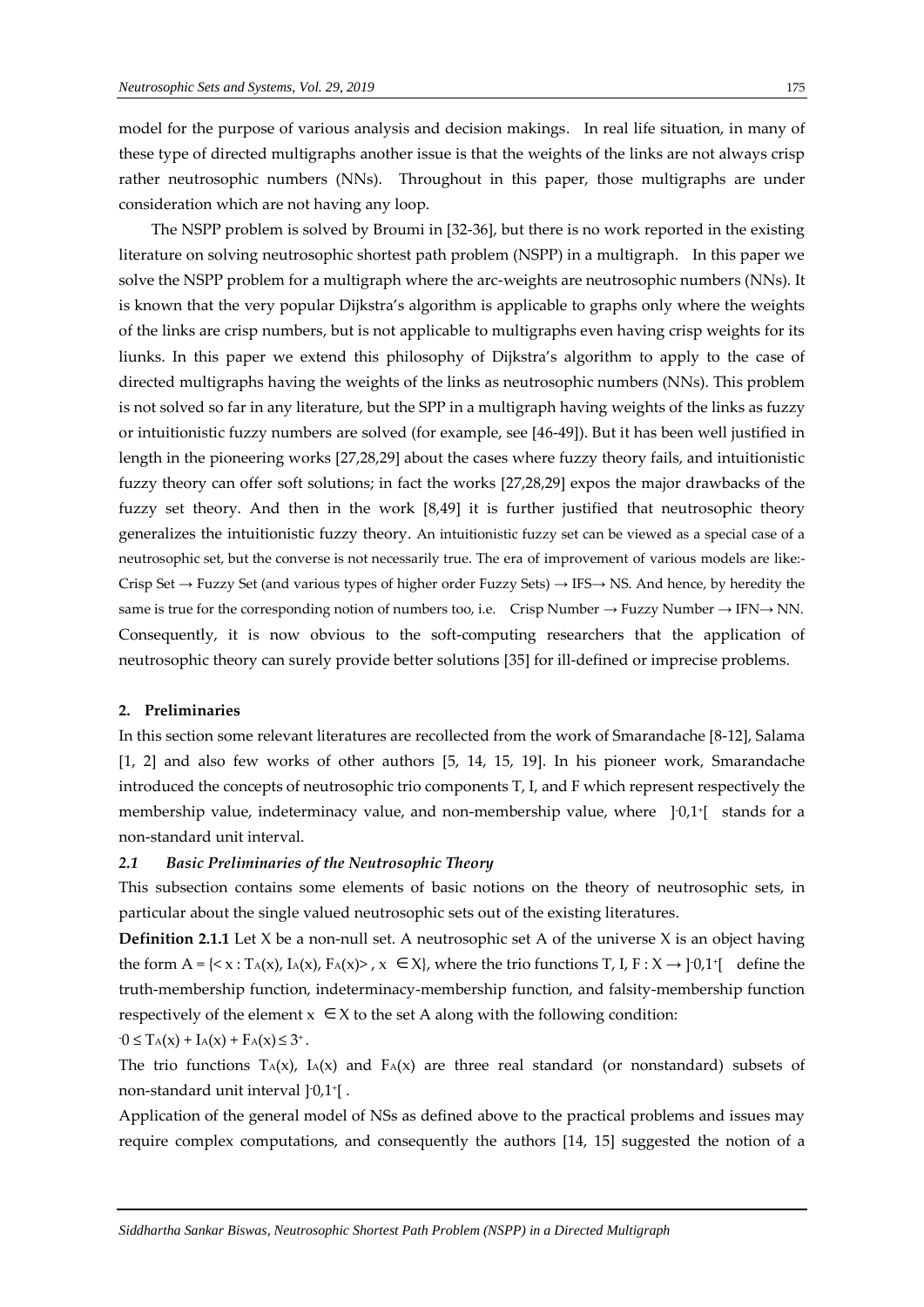SVNS as a particular instance of a NS which can be used in real problems of scientific and engineering areas.

**Definition 2.1.2** Let T, I, F be three real standard or nonstandard subsets of the non-standard unit interval ] -0,1<sup>+</sup> [ , with the following:

Sup  $T = t$  sup, inf  $T = t$  inf Sup  $I = i$  sup, inf  $I = i$  inf Sup  $F = f$  sup, inf  $F = f$  inf  $n$ -sup = t\_sup + i\_sup + f\_sup

 $n$ -inf = t\_inf + i\_inf + f\_inf,

Then T, I, F are called neutrosophic trio components.

**Definition 2.1.3** The NS 0<sub>N</sub> in X is defined as follows:

- (i)  $0_N = \{ \langle x, (0,0,1) \rangle : x \in X \}$
- (ii)  $0_N = \{ \langle x, (0,1,1) \rangle : x \in X \}$
- (iii)  $0_N = \{ \langle x, (0,1,0) \rangle : x \in X \}$
- (iv)  $0_N = \{ \langle x, (0,0,0) \rangle : x \in X \}$

The NS  $1_N$  in X is defined as follows:

- (i)  $1_N = \{ \langle x, (1,0,0) \rangle : x \in X \}$
- (ii)  $1_N = \{ \langle x, (1,0,1) \rangle : x \in X \}$
- (iii)  $1_N = \{ \langle x, (1,1,0) \rangle : x \in X \}$
- (iv)  $1_N = \{ \langle x, (1,1,1) \rangle : x \in X \}$

**Definition 2.1.4** Let X be a non-null set. A single valued neutrosophic set A (SVNS A) is an object having the form  $A = \{ \langle x : T_A(x), I_A(x), F_A(x) \rangle, x \in X \}$ , where  $T_A(x), I_A(x), F_A(x) \in [0,1]$  define the truth-membership function, indeterminacy-membership function, and falsity-membership function respectively of the element  $x \in X$  Therefore a SVNS A could be expressed as  $A = \{ \le x : T_A(x), I_A(x),$  $F_A(x)$ ,  $x \in X$  where  $T_A(x)$ ,  $I_A(x)$ ,  $F_A(x) \in [0,1]$ .

**Definition 2.1.5** Let  $A_1 = (T_1, I_1, F_1)$  and  $A_2 = (T_2, I_2, F_2)$  be two single valued neutrosophic numbers. Then, the operations for SVNNs are defined as below:

- (i) A<sub>1</sub>  $\oplus$  A<sub>2</sub> = <T<sub>1</sub> + T<sub>2</sub> T<sub>1</sub>T<sub>2</sub>, I<sub>1</sub>I<sub>2</sub>, F<sub>1</sub>F<sub>2</sub>>.
- (ii)  $A_1 \otimes A_2 = \langle T_1 T_2, I_1 + I_2 I_1 I_2, F_1 + F_2 F_1 F_2 \rangle.$
- (iii)  $kA_1 = 1 (1-T_1)^k$ ,  $I_1^k$ ,  $F_1$ where  $k > 0$ .
- (iv)  $A_1^k = \langle T_1^k, 1 (1-I_1)^k, 1 (1-F_1)^k \rangle$  where  $k > 0$ .

## **Definition 2.1.6**

The neutrosophic zero  $0<sub>N</sub>$  may be defined as follow:

 $0_N = \{ \langle x, (0,1,1) \rangle : x \in X \}$  To compare two single valued neutrosophic numbers, one can use score function.

**Definition 2.1.7** Let  $A_1 = (T_1, I_1, F_1)$  be a single valued neutrosophic number. Then, the score function s(A<sub>1</sub>), accuracy function a(A<sub>1</sub>) and the certainty function  $c(A_1)$  of the SVNN A<sub>1</sub> are defined as below :

(i) 
$$
s(A_1) = \frac{2+T_1-I_1-F_1}{3}
$$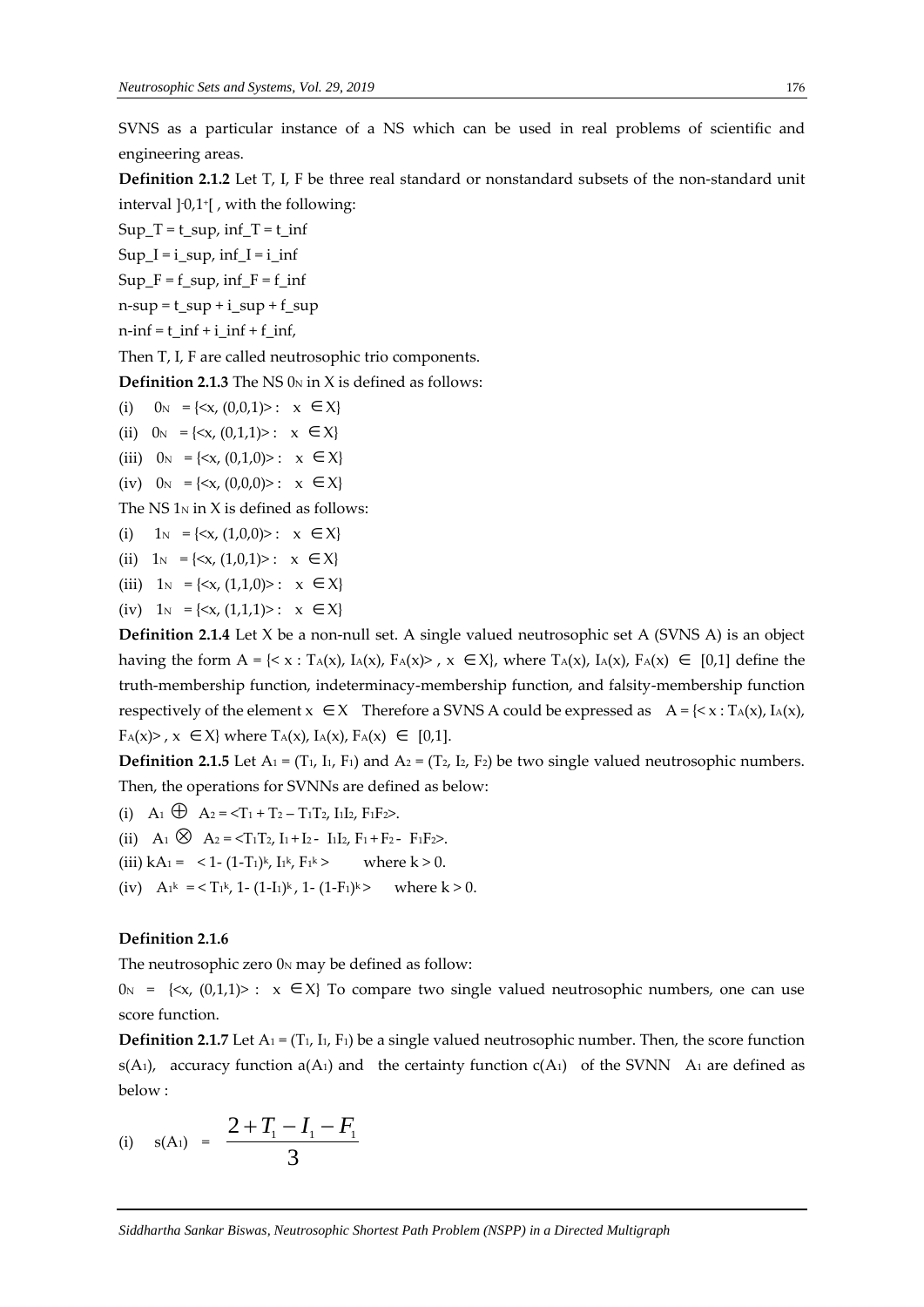(ii)  $a(A_1) = T_1 - F_1$ 

(iii)  $c(A_1) = T_1$ 

**Definition 2.1.8** Suppose that  $A_1 = (T_1, I_1, F_1)$  and  $A_2 = (T_2, I_2, F_2)$  be two single valued neutrosophic numbers. Then we define a ranking method as follows:

(i) if  $s(A_1) > s(A_2)$ , then the SVNN  $A_1$  is neutrosophic greater than the SVNN  $A_2$  denoted by the notation  $A_1 \rightarrow A_2$ .

(ii) if  $s(A_1) = s(A_2)$  but  $a(A_1) > a(A_2)$ , then the SVNN  $A_1$  is neutrosophic greater than the SVNN A<sub>2</sub> denoted by the notation  $A_1 \succeq A_2$ .

(iii) if  $s(A_1) = s(A_2)$  but  $a(A_1) = a(A_2)$  and  $c(A_1) > c(A_2)$ , then the SVNN  $A_1$  is neutrosophic greater than the SVNN A<sub>2</sub> denoted by the notation  $A_1 \rightarrow A_2$ .

(iv) if  $s(A_1) = s(A_2)$  and  $a(A_1) = a(A_2)$  and  $c(A_1) > c(A_2)$ , then the SVNN A<sub>1</sub> is neutrosophic equal to the SVNN  $A_2$  denoted by the notation  $A_1 = A_2$ .

However for simple cases, the following ranking method may be followed for easy applications:

(i) if  $s(A_1) > s(A_2)$ , then the SVNN  $A_1$  is neutrosophic greater than the SVNN  $A_2$  denoted by the notation  $A_1 \rightarrow A_2$ .

(ii) if  $s(A_1) < s(A_2)$ , then the SVNN A<sub>1</sub> is neutrosophic less than the SVNN A<sub>2</sub> denoted by the notation  $A_1 \prec A_2$ .

(iii) if  $s(A_1) = s(A_2)$ , then the SVNN A<sub>1</sub> is neutrosophic equal to the SVNN A<sub>2</sub> denoted by the notation  $A_1 = A_2$ .

For a deep study on the Theory of Nneutrosophic Sets introduced by Smarandache, his main work [8-12] could be viewed. The notion of a neutrosophic numbers (NNs) is important to quantify an imprecise or ill-defined quantity. In this paper although, we shall use the very basic neutrosophic operations viz. neutrosophic addition  $\oplus$  , neutrosophic subtraction $\ominus$ , and ranking of neutrosophic numbers, etc.

If we can rank n number of neutrosophic numbers, we then easily by soft-compute find out the min NN and max NN of these n number of NNs. If  $A_1$ ,  $A_2$ ,  $A_3$ , ...,  $A_n$  be n neutrosophic numbers sorted in neutrosophic ascending order i.e. if  $A_1 \prec A_2 \prec A_3 \prec \dots \prec A_n$ , then A<sub>1</sub> and A<sub>n</sub> can be regarded respectively as the neutrosophic-min NN and neutrosophic-max NN of these n NNs.

#### *2.2 Multisets: Some Preliminaries*

We present some basic preliminaries of the notion of multigraphs [45, 51]. Mathematically, a multigraph G is an ordered pair  $(V, E)$  consisting of two sets V and E, where V or V  $(G)$  is a set of vertices (or, nodes), and E or E(G) is the set of links or edges or arcs. In multigraphs, although multiple links (or edges or arcs) may exist between a pair of nodes (vertices), but in our work here we consider only those multigraphs that has no loop. The multigraphs could be classified by two types: undirected multigraphs and directed multigraphs. For any undirected multigraph if the edge (i, j) and the edge (j, i) exist, then it is obvious that they are identical unlike in the case of the directed multigraphs. A rigorous theoretical study on the algebra of multigraphs has been done in the work [45]. Figure 1 below shows a directed multigraph  $G = (V, E)$ , in which the set  $V = \{A, B, C, C\}$ D} and the set  $E = \{AB_1, AB_2, BA, AD, AC, CB, BD, DB\}.$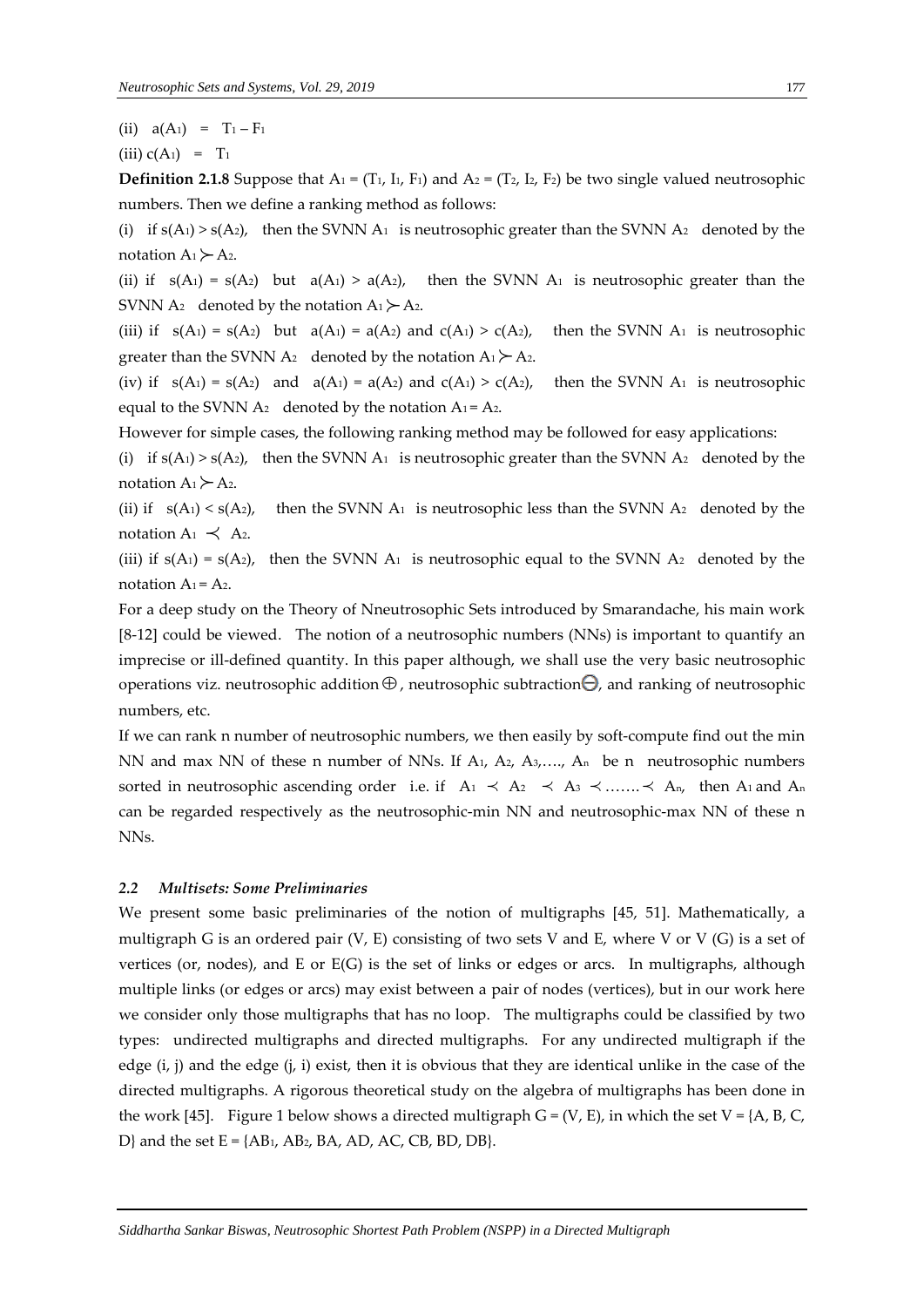

**Figure 1**: A directed multigraph G

A multigraph H = (W, F) is called a submultigraph of the multigraph G = (V, E) if W  $\subseteq$  V and F ⊆ E. The Figure 2 below shows a submultigraph H of the multigraph G (of Figure 1).



**Figure 2**: A submultigraph H of the directed multigraph G

It is observed that in many real life cases of various networks, be it in a communication network or road transportation network, or any such network topologies, the weights of the links are not always crisp but neutrosophic numbers. For an example, see the Figure-3 below which shows a public road transportation network multigraph for a traveler in which case the cost implication for traveling each link have been available to him as a neutrosophic number (NN). The NN of an arc in such a multigraphs is called neutrosophic weight (nw) of the arc.



Figure 3: A directed multigraph G with neutrosophic weights of arcs.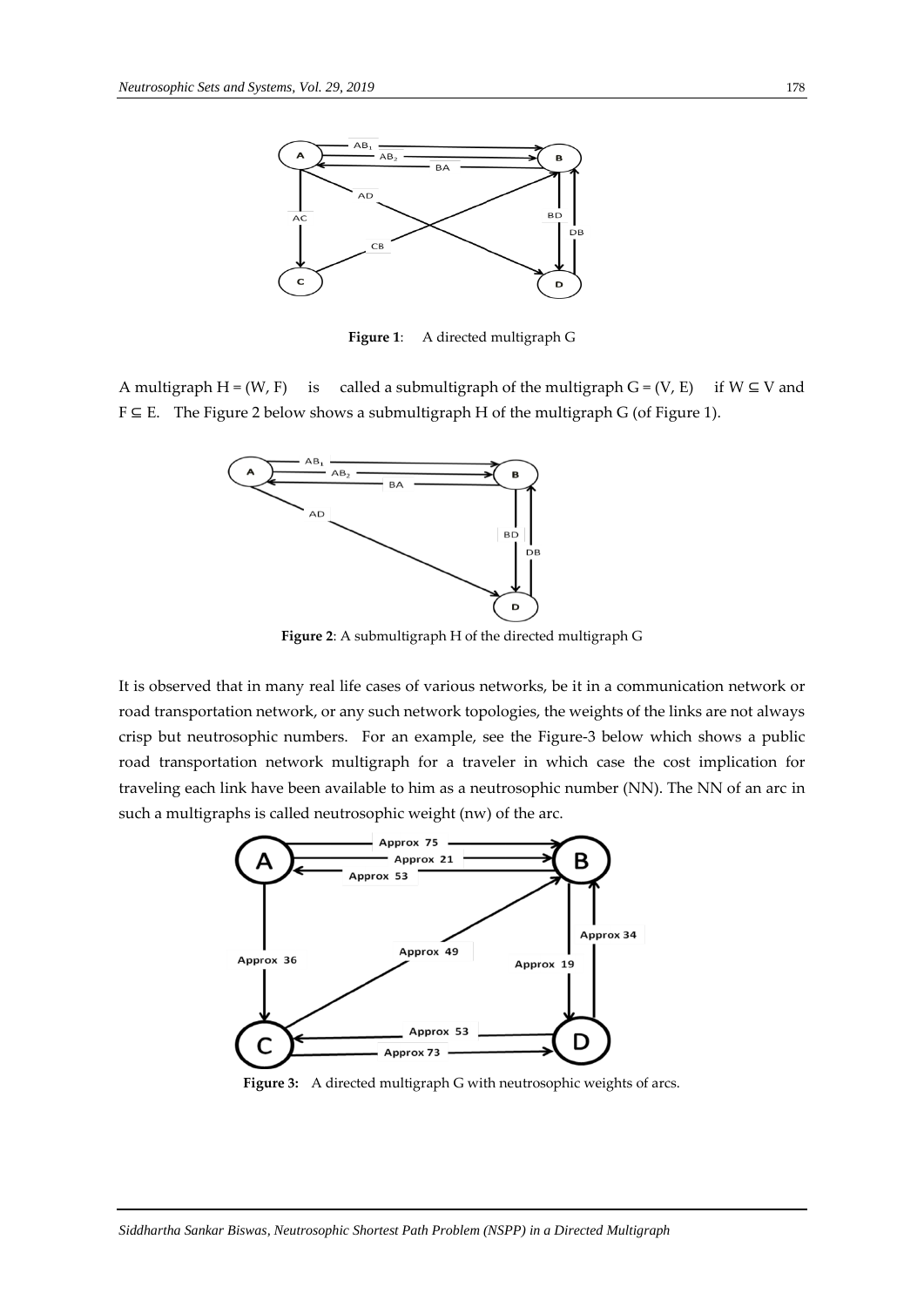In our work here we consider this type (as viewed in Figure 3) of real life instances of directed multigraphs of a network and then develop a soft-computing method to extract the neutrosophic shortest path from a given source node to a pre-decided destination node.

#### **3. Neutrosophic Shortest Path in a Directed Multigraph**

A good amount of work has been done on the notion of neutrosophic graph and its application by several authors [6, 7, 16, 17, 19-44, 49]. The Neutrosophic Shortest Path Problem (NSPP) has been solved for graphs by Broumi [32-36], but for the case of a directed multigraph no attempt has been reported so far in the literature for extracting a neutrosophic shortest path. In our proposed method here, we solve the NSPP for multigraphs using the style of Dijkstra's Algorithm but by soft-computing exercises. And for doing this, first of all we define the terms: Neutrosophic-Min-Weight arc-set, Neutrosophic shortest path estimate (d[v]) of a vertex, Neutrosophic relaxation of an arc, etc. In the context of the theory of multigraphs, and then develop few sub algorithms.

### *3.1. Neutrosophic-Min Weight Arc-set of a directed multigraph*

Consider a directed multigraph G in which the links are of having neutrosophic weights. Consider two adjacent nodes u and v, and suppose that there exist n number of links arcs from the node u to the node v in G, n being a non-negative integer. Let Wuv denotes the ordered set consisting of the elements which are the arcs connecting the nodes u and  $v$ , but keyed  $&$  sorted in non-descending order by the values of the respective neutrosophic weights (where sorting is done by using a suitable and pre-choosen ranking method of neutrosophic numbers).

 $W_{uv} = \{ (uv_1, w_{1uv}), (uv_2, w_{2uv}), (uv_3, w_{3uv}), \ldots, (uv_n, w_{nu}) \}.$ 

Here uvi is the arc-i from node u to nodex v and wi is the neutrosophic weight of this arc, for  $i = 1, 2$ , 3,..…., n. If two or more neutrosophic weights here happen to be neutrosophic equal then they may be placed at random at the corresponding place of non-descending array in this set with no loss of generality in our analysis.

Without any confusion, we may denote the multiset {  $w_1w_1$ ,  $w_2w_1$ ,  $w_3w_2$ , .......,  $w_1w_1$ } also using the same notational name  $W_{uv}$ . Suppose that  $W_{uv}$  be the neutrosophic-min value of the members of the multiset  $W_{uv} = \{w_{1uv}, w_{2uv}, w_{3uv}, \dots, w_{nu}\}$ . Obviously,  $w_{uv} = w_{1uv}$ , because the multiset  $W_{uv}$  is already sorted.

Now construct the set  $W = \{<(u,v), w_{uv} > : (u,v) \in E\}$ . Then W is called the neutrosophic-min-weight arc-set of the multigraph G. Suppose that the sub algorithm NMWA(G) returns the neutrosophic-min-weight arc-set W.

#### *3.2. Neutrosophic Shortest Path Estimate d[v] of a vertex v in a directed multigraph*

Suppose that during the execution the node s is the source vertex and the currently traversed vertex is u. There is, in general, no single value of neutrosophic weight for link between the vertex u and the neighbor vertex v, rather there are multiple neutrosophic weights as there are multiple arcs between the vertex u and the neighbor vertex v. Using the value of wuv from the neutrosophic-min weight multiset w of the directed multigraph G, one could now soft-compute the neutrosophic shortest path estimate i.e. d[v] of any vertex v as mentioned below:-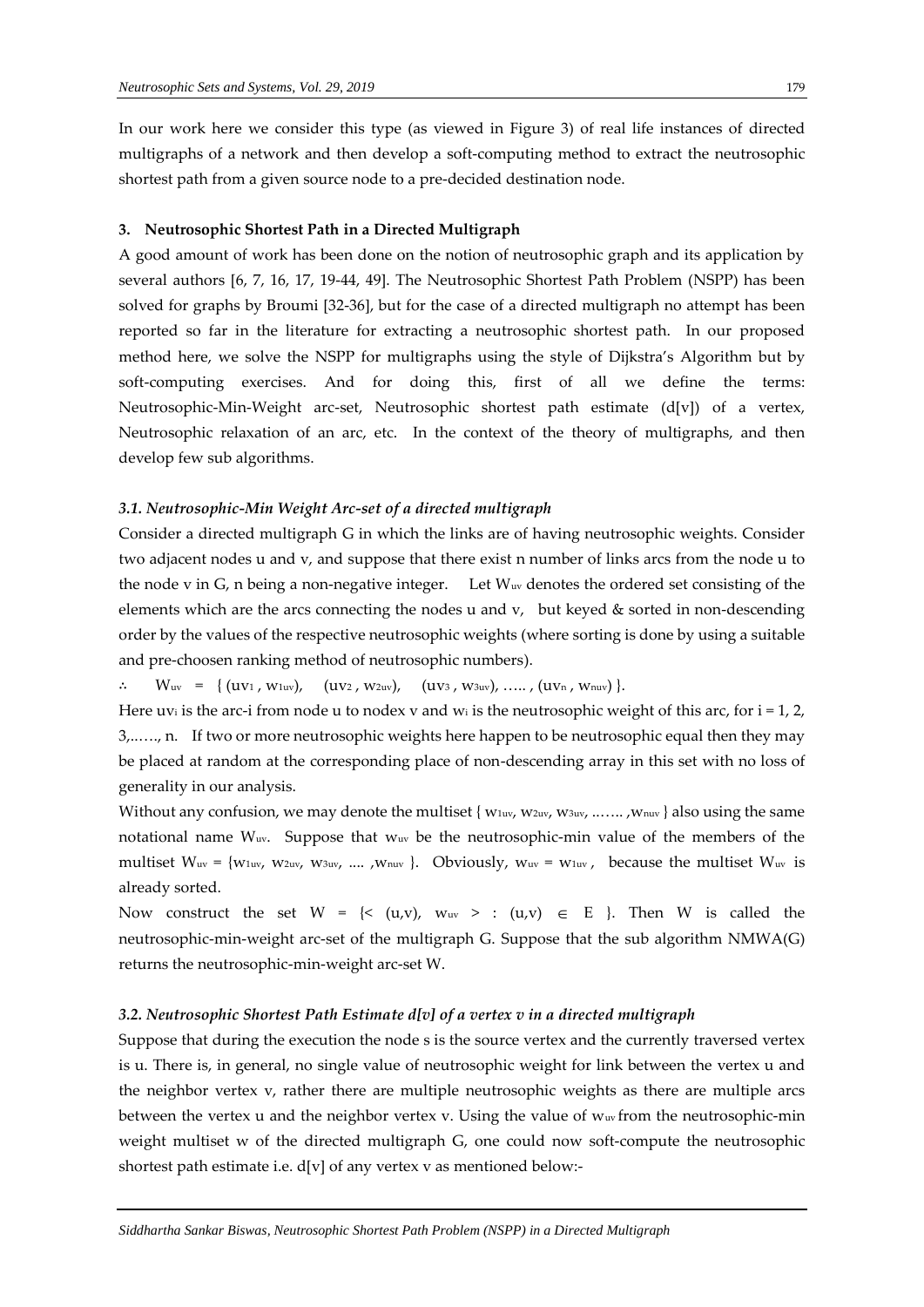(Neutrosophic shortest path estimate of the vertex  $v$ ) =

(Neutrosophic shortest path estimate of the vertex  $u$ )  $\oplus$  (Neutrosophic-min of all the neutrosophic weights corresponding to the links from the vertex u to the vertex v)**.** or,  $d[v] = d[u] \oplus w_{uv}$ .



Figure 4: Neutrosophic estimation procedure for d[v]

## *3.3. Neutrosophic Relaxation of an Arc*

In this subsection we present the next step which is 'relaxation' as introduced in the classical Dijkstra's algorithm. In our proposed method here we extend the notion of relaxation to the case of neutrosophic weighted arcs. By the term 'neutrosophic relaxation' in our work we mean the relaxation process of an arc for which the arc-weight is a neutrosophic number (as particular cases, it could be crisp or fuzzy or intuitionistic fuzzy number too as all of them could be viewed as NN). First of all we do initialization of the multigraph along with its starting vertex and neutrosophic shortest path estimate for each vertices of the multigraph G. The corresponding algorithm is called 'NEUTROSOPHIC-INITIALIZATION-SINGLE-SOURCE' as presented below:

## **NEUTROSOPHIC-INITIALIZATION-SINGLE-SOURCE (G, s)**

- 1. For each vertex  $v \in V[G]$
- 2.  $d[v] = \infty$
- 3.  $v.\pi = NIL$
- 4.  $d[s] = 0$

After doing the neutrosophic initialization, the process of neutrosophic relaxation of each arc starts. The following sub-algorithm NEUTROSOPHIC-RELAX will play the role to update  $d[v]$  i.e. the neutrosophic shortest distance value between the starting vertex s and the vertex v (which is a neighbor of the currently traversed vertex u).

## **NEUTROSOPHIC-RELAX (u, v, W)**

1. IF  $d[v] > d[u] \oplus w_{uv}$ 

2. THEN  $d[v] \leftarrow d[u] \oplus w_{uv}$ 

3. v. $\pi$  ← u

Where,  $w_{uv} \in W$  is the neutrosophic-min weight of the arcs from vertex u to vertex v, and v. $\pi$ denotes the parent node of vertex v.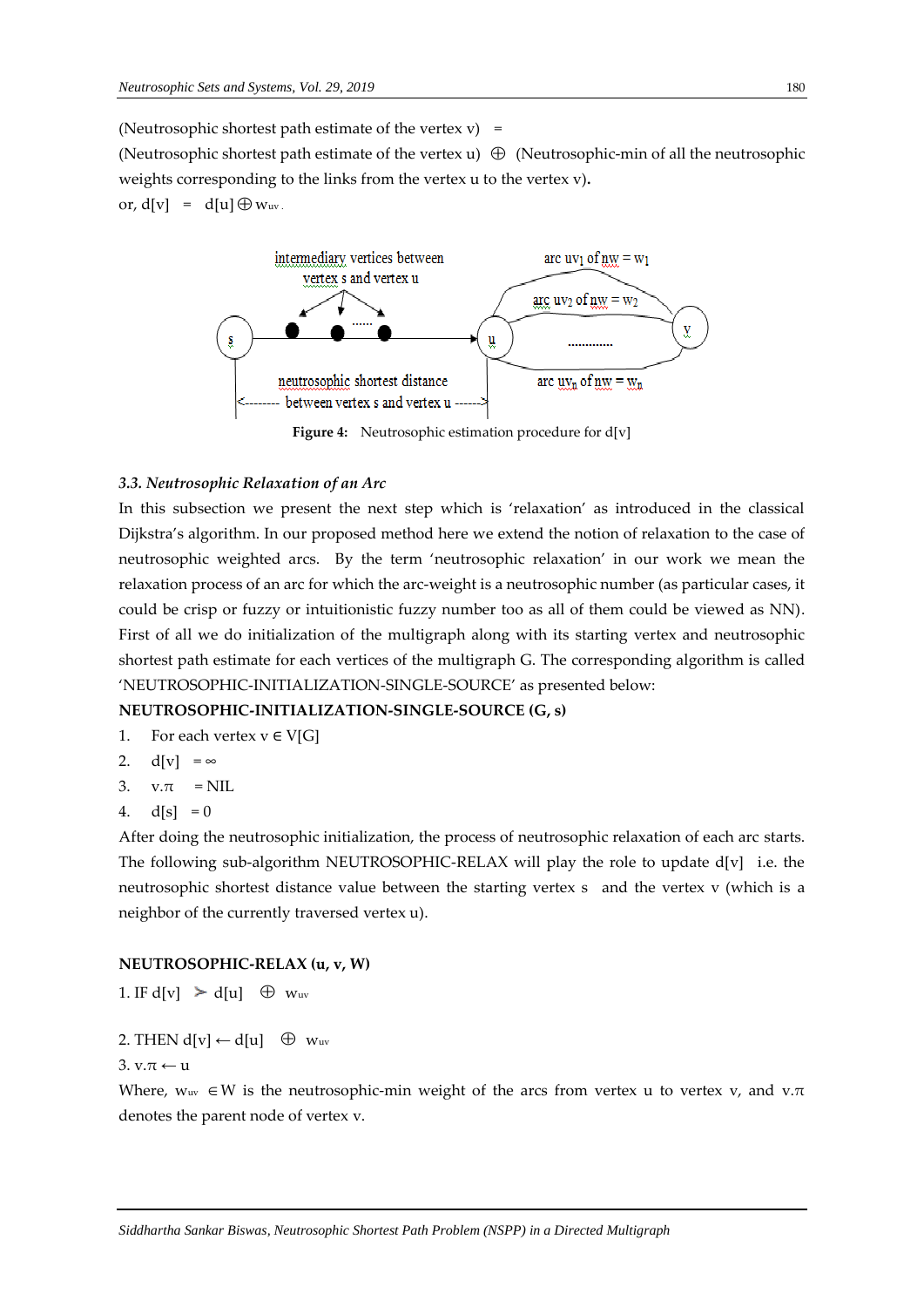

**Figure 5:** Diagram showing how the NEUTROSOPHIC-RELAX algorithm works.

# *3.4. Neutrosophic Shortest Path Algorithm (NSPA)*

In this subsection we develop the main algorithm to extract the single source neutrosophic shortest path in a directed multigraph. Let us name this Neutrosophic Shortest Path Algorithm by the title NSPA. In our proposed algorithm we call the sub algorithms developed so far in this work, and also the sub algorithm EXTRACT-NEUTROSOPHIC-MIN (Q) which extracts the node u with the minimum key by using the neutrosophic ranking of NN method, and then it updates Q.

# **NSPA (G, s)**

```
1 NEUTROSOPHIC-INITIALIZATION-SINGLE-SOURCE (G, s)
2. W \leftarrow \text{NMWA (G)}3 \quad S \leftarrow \emptyset4 Q \leftarrow V[G]5 WHILE Q ≠ ∅
6 DO u ← EXTRACT-NEUTROSOPHIC-MIN (Q)
7 S \leftarrow S \cup \{u\}8 FOR each vertex v ∈ Adj[u]
9 DO NEUTROSOPHIC-RELAX (u, v, W)
```
# **Example 3.1**

Let us consider the directed Multigraph G (as in Figure 6) with neutrosophic weights of its links. The problem is to solve the single-source neutrosophic shortest paths problem over this multigraph taking the node A as the source and the node D as the destination.



Figure 6: A directed multigraph G with neutrosophic weighted arcs.

It is clear that if the NSPA algorithm is applied to solve this NSPP, it will yield the following results:

1. 
$$
w_{AB} = 10^{\circ}
$$
,  $w_{AC} = 3^{\circ}$ ,  $w_{CB} = 4^{\circ}$ ,  $w_{CD} = 6^{\circ}$ , and  $w_{BD} = 2^{\circ}$ ; and then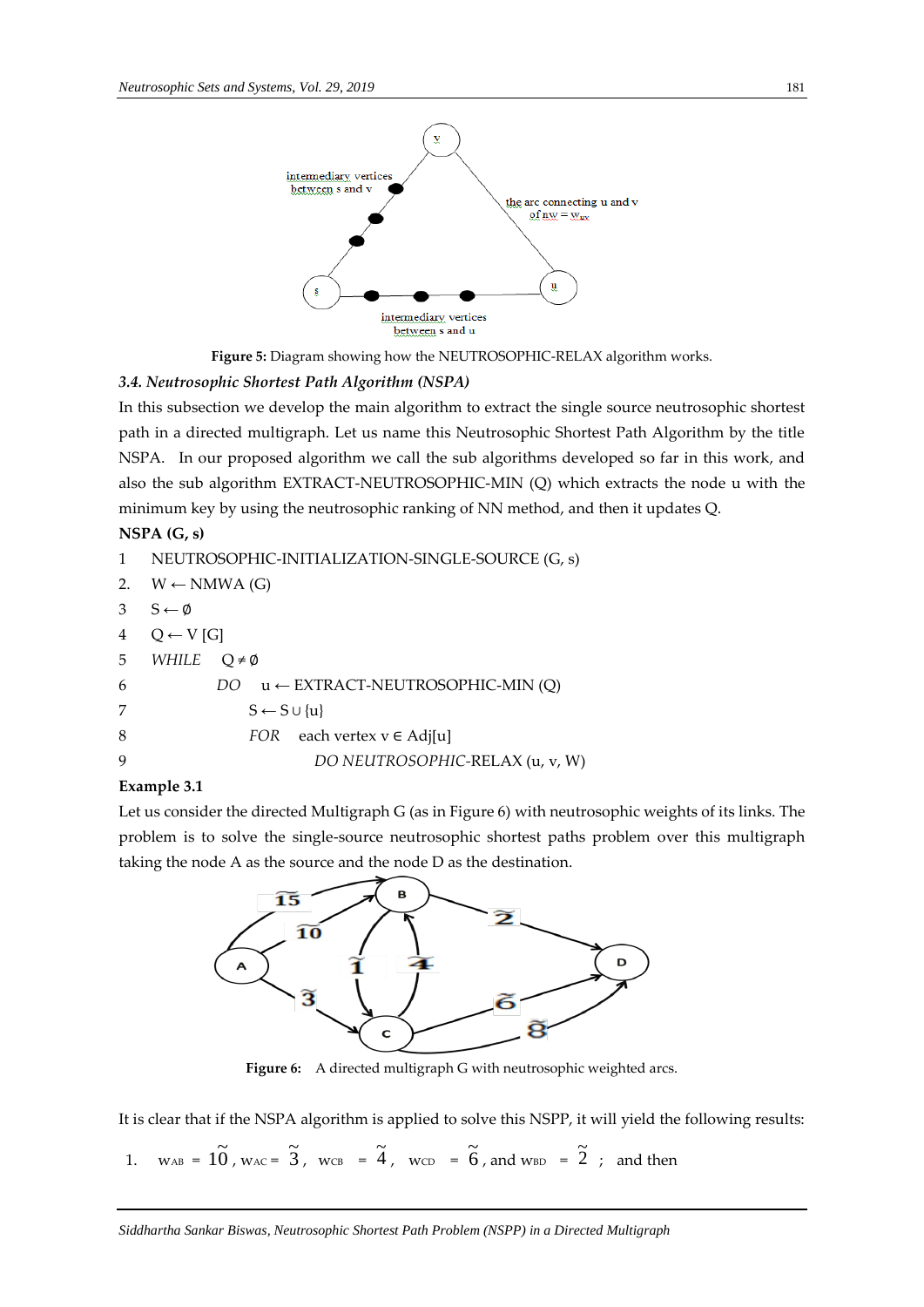2.  $S = \{A, C, B, D\}$ , i.e. the extracted neutrosophic shortest path from starting the source node A to the destination node D is:

 $A \rightarrow C \rightarrow B$  $B \rightarrow D$ .

3. d–values i.e. Neutrosophic shortest distance estimate-values of each node From the starting node an up to the destination node D will be:

$$
d[A] = 0, d[C] = NN \widetilde{3}, d[B] = NN \widetilde{7}, d[D] = NN \widetilde{9}.
$$

Here all operations are to be carried out using Definition 2.1.5. The method for ranking of n number of neutrosophic numbers is already mentioned earlier (Definition 2.1.7 and 2.1.8), and the concept of the 'neutrosophic shortest distance' is to be understood accordingly with the help of this ranking method.

Thus the result finally is A  $\rightarrow$  C  $\rightarrow$  $\rightarrow$  C  $\rightarrow$  B  $\rightarrow$  D with minimum cost of NN  $\widetilde{9}$ 

### **4. Conclusion**

Multigraph is a very useful generalization of the mathematical model graph. In real life environment there are many problems of network (viz. road transportation network, communication network, circuit systems, airlines network etc.) Which cannot be mathematically modeled into 'graphs' but can be very appropriately modeled into 'multigraphs' only. And besides that, many of the directed multigraphs have the weights of the links which are not always crisp but neutrosophic number (NN). The important problem NSPP has been solved by Broumi [32-36] while it is for graphs, but not for multigraphs. In this work we have considered the NSPP for those networks which are multigraphs, and we have proposed a method to extract the neutrosophic shortest path in a directed multigraph from a given source node to one pre-choosen destination node. It is claimed by us that that our proposed method and the corresponding algorithms developed for NSPP on directed multigraphs can play an important role in many real life application areas in the fields of computer science, communication network, road transportation systems, etc. in particular for those type of networks that cannot be mathematically modeled into 'graphs' but into the multigraphs.

#### **References**

- 1. A.A.Salama, The Concept of Neutrosophic Set and Basic Properties of Neutrosophic Set Operations, WASET 2012 PARIS, FRANC, International University of Science, Engineering and Technology, 2012.
- 2. A. A. Salama and S. A. Alblowi, Neutrosophic Set and Neutrosophic Topological Spaces, IOSR Journal of Math.Vol.(3) ISSUE4 PP31-35, 2012.
- 3. A.Q.Ansari, R. Biswas and S. Aggarwal. Neutrosophic classifier: An extension of fuzzy classifier, Applied Soft Computing 13 (2013) pp 563–573.
- 4. Bela Bollobas, Modern Graph Theory, Springer; 2002.
- 5. C. Ashbacher, Introduction to Neutrosophic Logic, American Research Press Rehoboth. 2002.
- **6.** D. Nagarajan, M. Lathamaheswari, Said Broumi, J. Kavikumar: Blockchain Single and Interval Valued Neutrosophic Graphs, Neutrosophic Sets and Systems, vol. 24, 2019, pp. 23-35. DOI: 10.5281/zenodo.2593909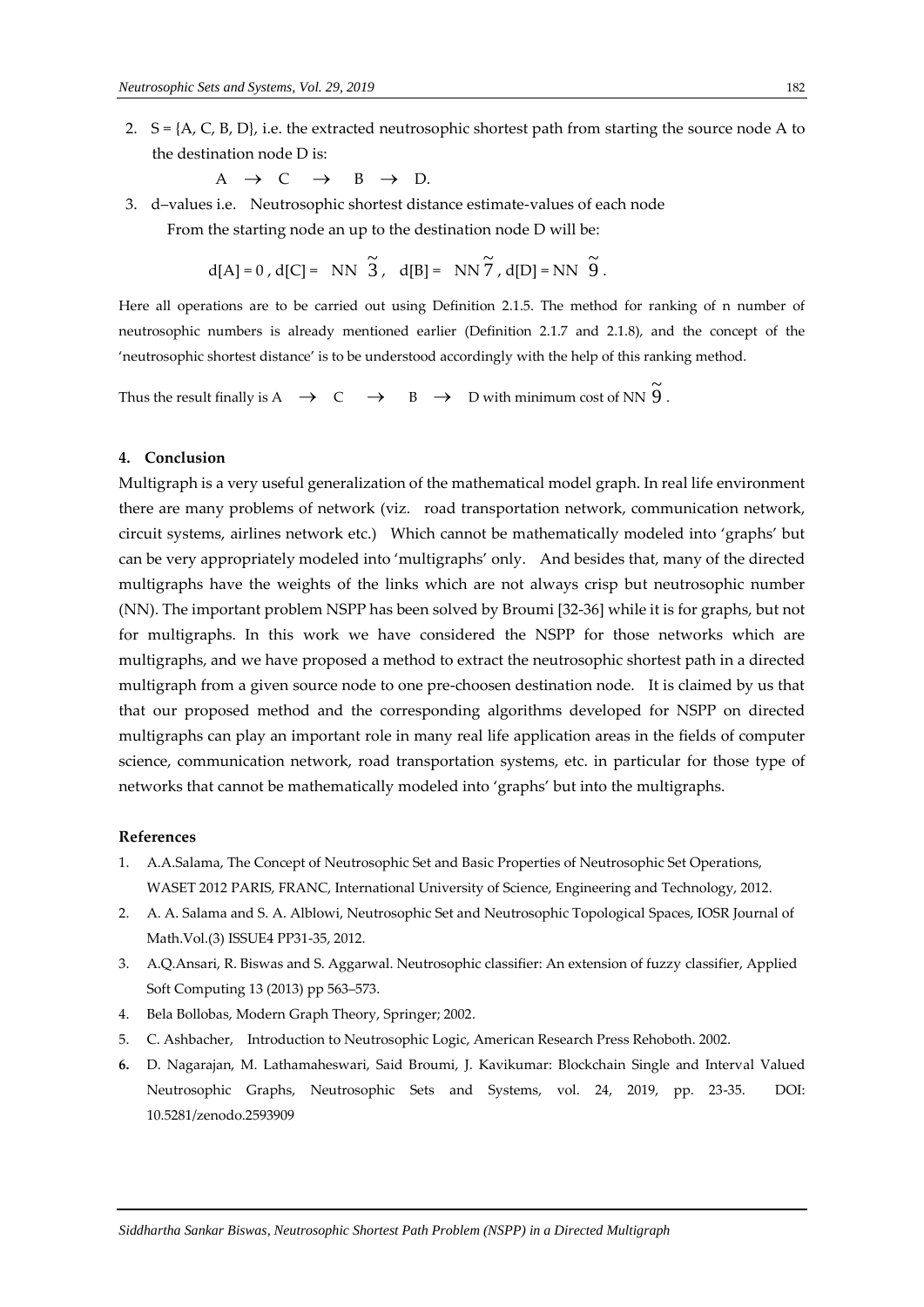- **7.** D. Nagarajan, M.Lathamaheswari, S. Broumi, J. Kavikumar: Dombi Interval Valued Neutrosophic Graph and its Role in Traffic Control Management, Neutrosophic Sets and Systems, vol. 24, 2019, pp. 114-133. DOI: 10.5281/zenodo.2593948
- 8. F. Smarandache, Neutrosophic set a generalisation of the intuitionistic fuzzy sets. Int. J. Pure. Applic. Math., 24(2005) 287–297.
- 9. F. Smarandache, Neutrosophy: Neutrosophic Probability, Set, and Logic: Analytic Synthesis & Synthetic Analysis. Ameri. Res. Press: Rehoboth. DE. USA. (1998).
- 10. F. Smarandache. Neutrosophy and Neutrosophic Logic, First International Conference on Neutrosophy, Neutrosophic Logic , Set, Probability, and Statistics University of New Mexico, Gallup, NM 87301, USA, 2002.
- 11. F. Smarandache. A Unifying Field in Logics. Neutrosophy: Neutrosophic Probability, Set and Logic. Rehoboth: American Research Press. 1998.
- 12. F. Smarandache, Neutrosophic set, a generalisation of the intuitionistic fuzzy sets. Int. J. Pure Appl. Math. 24 (2005) 287-297.
- 13. Frank Harary, Graph Theory, Addison Wesley Publishing Company, 1995
- 14. H. Wang, F. Y. Smarandache, Q. Zhang and R. Sunderraman. Single valued neutrosophic sets. Multispace and Multistructure 4 (2010) 410–413.
- 15. H. Wang, Y. Zhang, R. Sunderraman and F. Smarandache, Single valued neutrosophic sets, Fuzzy Sets, Rough Sets and Multivalued Operations and Applications, 3(1), 33-39, (2011).
- 16. K. Sinha, P. Majumdar: On Single Valued Neutrosophic Signed Digraph and its applications, Neutrosophic Sets and Systems, vol. 22, 2018, pp. 171-179. DOI: 10.5281/zenodo.2160012
- **17.** K. Sinha, P. Majumdar: Entropy based Single Valued Neutrosophic Digraph and its applications, Neutrosophic Sets and Systems, vol. 19, 2018, pp. 119-126. http://doi.org/10.5281/zenodo.1235197
- **18.** L.A.Zadeh, Fuzzy Sets, Inform. And Control, Vol.8(1965) 338-353.
- 19. Muhammad Akram, Nabeela Ishfaq , Florentin Smarandache, Said Broumi: Application of Bipolar Neutrosophic sets to Incidence Graphs, Neutrosophic Sets and Systems, vol. 27, 2019, pp. 180-200. DOI: 10.5281/zenodo.3275595
- 20. Naeem Jan, Lemnaouar Zedam, Tahir Mahmood, Kifayat Ullah, Said Broumi, Florentin Smarandache: Constant single valued neutrosophic graphs with Applications, Neutrosophic Sets and Systems, vol. 24, 2019, pp. 77-89. DOI: 10.5281/zenodo.2593932
- 21. Nasir Shah, Said Broumi: Irregular Neutrosophic Graphs, Neutrosophic Sets and Systems, vol. 13, 2016, pp. 47-55. doi.org/10.5281/zenodo.570846
- 22. Nasir Shah: Some Studies in Neutrosophic Graphs, Neutrosophic Sets and Systems, vol. 12, 2016, pp. 54-64. doi.org/10.5281/zenodo.571148
- 23. Nasir Shah, Asim Hussain: Neutrosophic Soft Graphs, Neutrosophic Sets and Systems, vol. 11, 2016, pp. 31-44. doi.org/10.5281/zenodo.571574
- **24.** R. Dhavaseelan, S. Jafari, M. R. Farahani, S. Broumi: On single-valued co-neutrosophic graphs, Neutrosophic Sets and Systems, vol. 22, 2018, pp. 180-187. DOI: 10.5281/zenodo.2159886
- 25. Ranjan Kumar, S Edalatpanah, Sripati Jha, S.Broumi, Ramayan Singh, Arindam Dey: A Multi Objective Programming Approach to Solve Integer Valued Neutrosophic Shortest Path Problems, Neutrosophic Sets and Systems, vol. 24, 2019, pp. 134-154. DOI: 10.5281/zenodo.2595968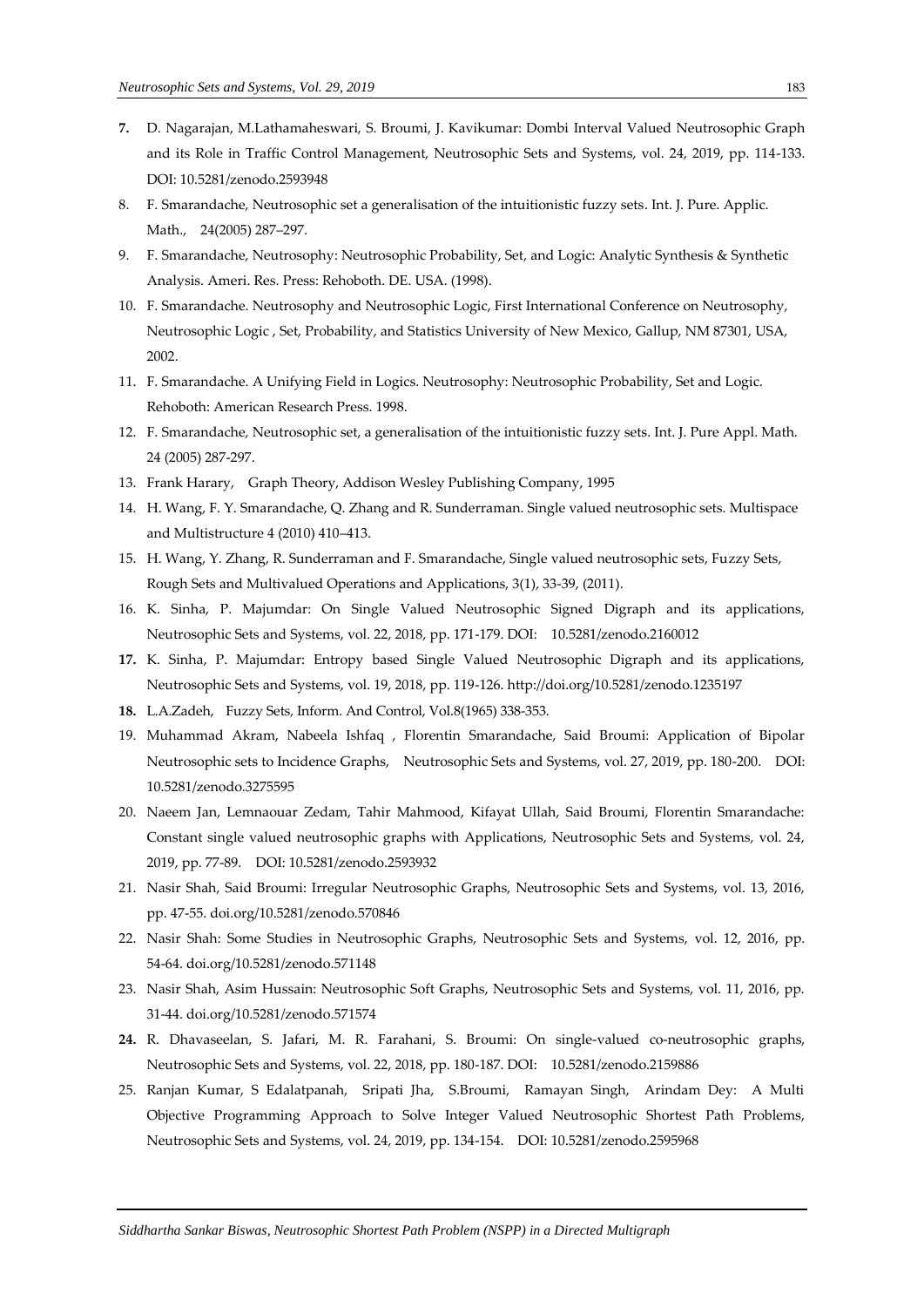- **26.** Ranjan Kumar, S A Edaltpanah, Sripati Jha, Said Broumi, Arindam Dey: Neutrosophic Shortest Path Problem, Neutrosophic Sets and Systems, vol. 23, 2018, pp. 5-15. DOI: 10.5281/zenodo.2155343
- 27. Ranjit Biswas, Is 'Fuzzy Theory' An Appropriate Tool For Large Size Problems?. in the book-series of *SpringerBriefs in Computational Intelligence*. *Springer.* Heidelberg, 2016.
- 28. Ranjit Biswas, Is 'Fuzzy Theory' An Appropriate Tool For Large Size Decision Problems?, Chapter-8 in Imprecision and Uncertainty in Information Representation and Processing, in the series of *STUDFUZZ. Springer*. Heidelberg, 2016..
- 29. Ranjit Biswas, Intuitionistic Fuzzy Theory for Soft-Computing: More Appropriate Tool Than Fuzzy Theory, *International Journal of Computing and Optimization*. Vol. 6(1), 2019 pp 13-56.
- 30. S. A. Alblowi, A. A. Salama & Mohmed Eisa, New Concepts of Neutrosophic Sets, International Journal of Mathematics and Computer Applications Research (IJMCAR),Vol. 4, Issue 1, 59-66, 2014.
- 31. S. Broumi, M. Talea, F Smarandache, and Assia Bakali, Single valued neutrosophic graphs : Degree, Order and Size, Proceedings of the IEEE International Conference on Fuzzy Systems (FUZZ) 2016, pp 2444-2451.
- 32. S. Broumi, M. Talea, Assia Bakali, F Smarandache, and Kishore Kumar P.K., Shortest Path Problem on Single Valued Neutrosophic Graphs, Int. Symp. On Networks, Computers and Communications (ISNCC-2017), Marrakech, Morocco, May 16-18, 2017.
- 33. S. Broumi, Assia Bakali, M. Talea and F Smarandache, Applying Dijkstra Algorithm for solving Neutrosophic Shortest Path Problems, Proceedings of the 2016 Iternational Conference on Advanced Mechatronic Systems Melbourne, Australia, Nov 30 – December 3, 2016, pp 412-416.
- 34. S. Broumi, A. Dey, M. Talea, A. Bakali, F. Smarandache, D. Nagarajan, M. Lathamaheswari and Ranjan Kumar(2019), "Shortest Path Problem using Bellman Algorithm under Neutrosophic Environment," Complex & Intelligent Systems ,pp-1-8[, https://doi.org/10.1007/s40747-019-0101-8](https://doi.org/10.1007/s40747-019-0101-8)
- 35. S. Broumi, M.Talea, A. Bakali, F. Smarandache, D.Nagarajan, M. Lathamaheswari and M.Parimala, Shortest path problem in fuzzy, intuitionistic fuzzy and neutrosophic environment: an overview, Complex & Intelligent Systems ,2019,pp 1-8,<https://doi.org/10.1007/s40747-019-0098-z>
- **36.** S.Broumi, D. Nagarajan, A. Bakali, M. Talea, F. Smarandache, M. Lathamaheswari, The shortest path problem in interval valued trapezoidal and triangular neutrosophic environment, Complex & Intelligent Systems , 2019,pp 1-12,<https://doi.org/10.1007/s40747-019-0092-5>
- 37. S. Broumi, Mohamed Talea, Assia Bakali, Prem Kumar Singh, Florentin Smarandache: Energy and Spectrum Analysis of Interval Valued Neutrosophic Graph using MATLAB, Neutrosophic Sets and Systems, vol. 24, 2019, pp. 46-60. DOI: 10.5281/zenodo.2593919
- 38. S. Broumi, A. Dey, A. Bakali, M. Talea, F. Smarandache, L. H. Son, D. Koley: Uniform Single Valued Neutrosophic Graphs, Neutrosophic Sets and Systems, vol. 17, 2017, pp. 42-49. http://doi.org/10.5281/zenodo.1012249
- **39.** S. Broumi, Assia Bakali, Mohamed Talea, Florentin Smarandache: Isolated Single Valued Neutrosophic Graphs, Neutrosophic Sets and Systems, vol. 11, 2016, pp. 74-78. doi.org/10.5281/zenodo.571458
- 40. S. Satham Hussain , R. Jahir Hussain , F. Smarandache: Domination Number in Neutrosophic Soft Graphs , Neutrosophic Sets and Systems, vol. 28, 2019, pp. 228-244. DOI: 10.5281/zenodo.3382548
- 41. S. Satham Hussain, R. Jahir Hussain, F. Smarandache: On Neutrosophic Vague Graphs, Neutrosophic Sets and Systems, vol. 28, 2019, pp. 245-258. DOI: 10.5281/zenodo.3382550